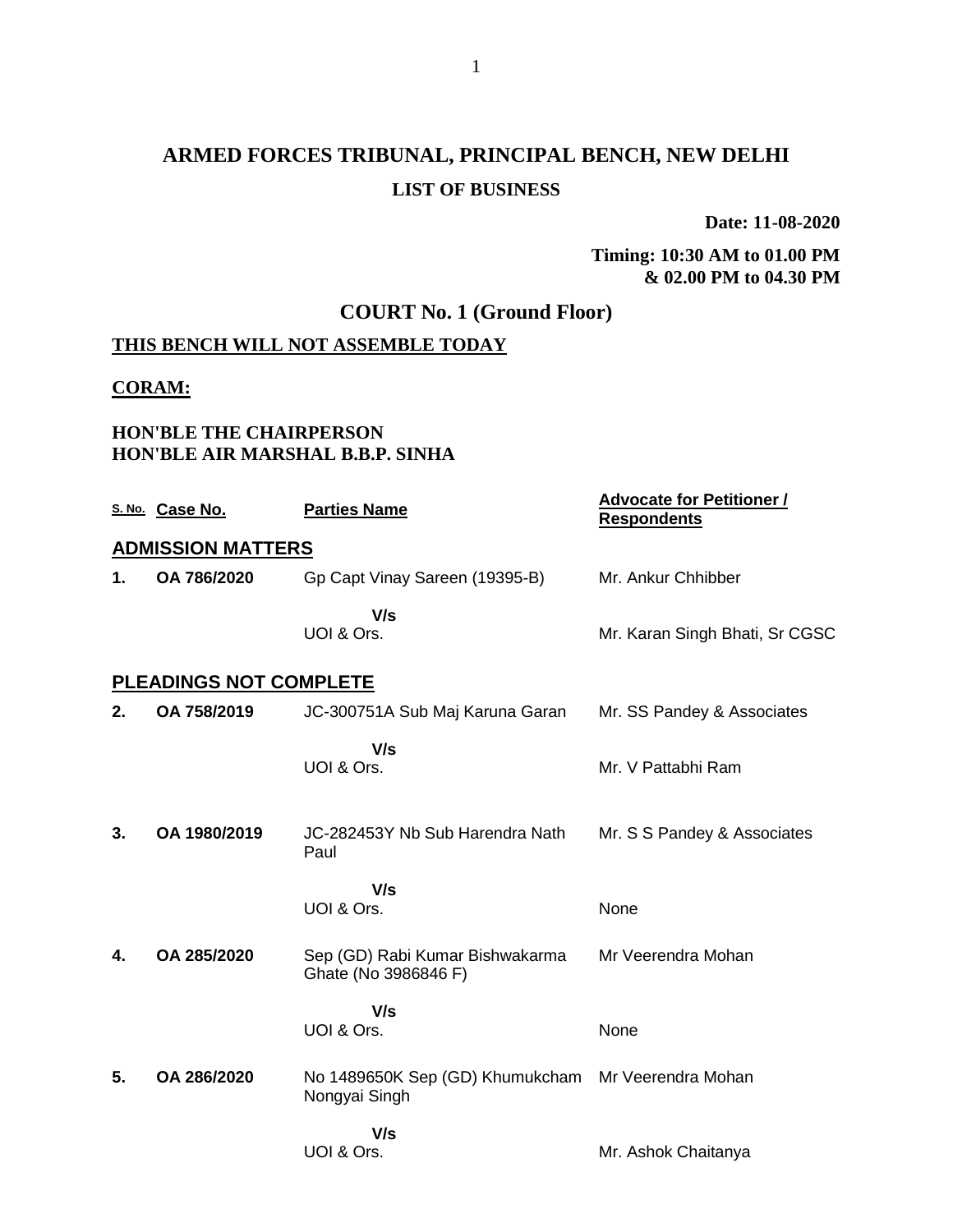| 6.          | OA 296/2020               | Nk Krishan (DSC) (No 1573872K)<br>V/s                           | Mr Indra Sen Singh & Abhishek<br>Singh |  |
|-------------|---------------------------|-----------------------------------------------------------------|----------------------------------------|--|
|             |                           | UOI & Ors.                                                      | Mr. V Pattabhi Ram                     |  |
| 7.          | OA 555/2020               | JC-301133F Sub (TIFC) Shatrughan<br>Mall                        | Mr. S S Pandey & Associates            |  |
|             |                           | V/s<br>UOI & Ors.                                               | Mr. Arvind Kumar                       |  |
| 8.          | OA 556/2020               | Sub (Hony Capt) M/Tech (SA) Vijay<br>Singh (Retd) (JC 761176 N) | Mr SS Pandey & Associates              |  |
|             |                           | V/s<br>UOI & Ors.                                               | None                                   |  |
| 9.          | OA 557/2020<br>with       | IC-59777N Lt Col Vaibhaw Kala                                   | Mr. Dinkar Adeeb                       |  |
|             | MA 679/2020               | V/s<br>UOI & Ors.                                               | Mr. Harish V Shankar                   |  |
| 10.         | OA 766/2020               | Dfr Satendra Kumar (15481436H)                                  | Ms Archana Remesh                      |  |
|             |                           | V/s<br>UOI & Ors.                                               | Mr Prabodh Kumar                       |  |
| <b>WITH</b> |                           |                                                                 |                                        |  |
| 11.         | OA 760/2020               | Sub Ravinder Kumar (JC 521718A)                                 | Ms Archana Remesh                      |  |
|             |                           | V/s<br>UOI & Ors.                                               | Mr. Prabodh Kumar                      |  |
|             | <b>PLEADINGS COMPLETE</b> |                                                                 |                                        |  |

# **DATES WILL BE GIVEN BY THE TRIBUNAL OFFICER - ORDERS WILL BE UPLOADED ON THE WEBSITE**

| 12.         | OA 223/2016  | Col K R Verma (Retd) | Mr. Himanshu Gautam   |
|-------------|--------------|----------------------|-----------------------|
|             |              | V/s<br>UOI & Ors.    | Mr YP Singh           |
| <b>WITH</b> |              |                      |                       |
| 13.         | OA 1055/2016 | Col M K R Varma      | Mr. Himanshu Gautam   |
|             |              | V/s<br>UOI & Ors.    | Mr Satya Ranjan Swain |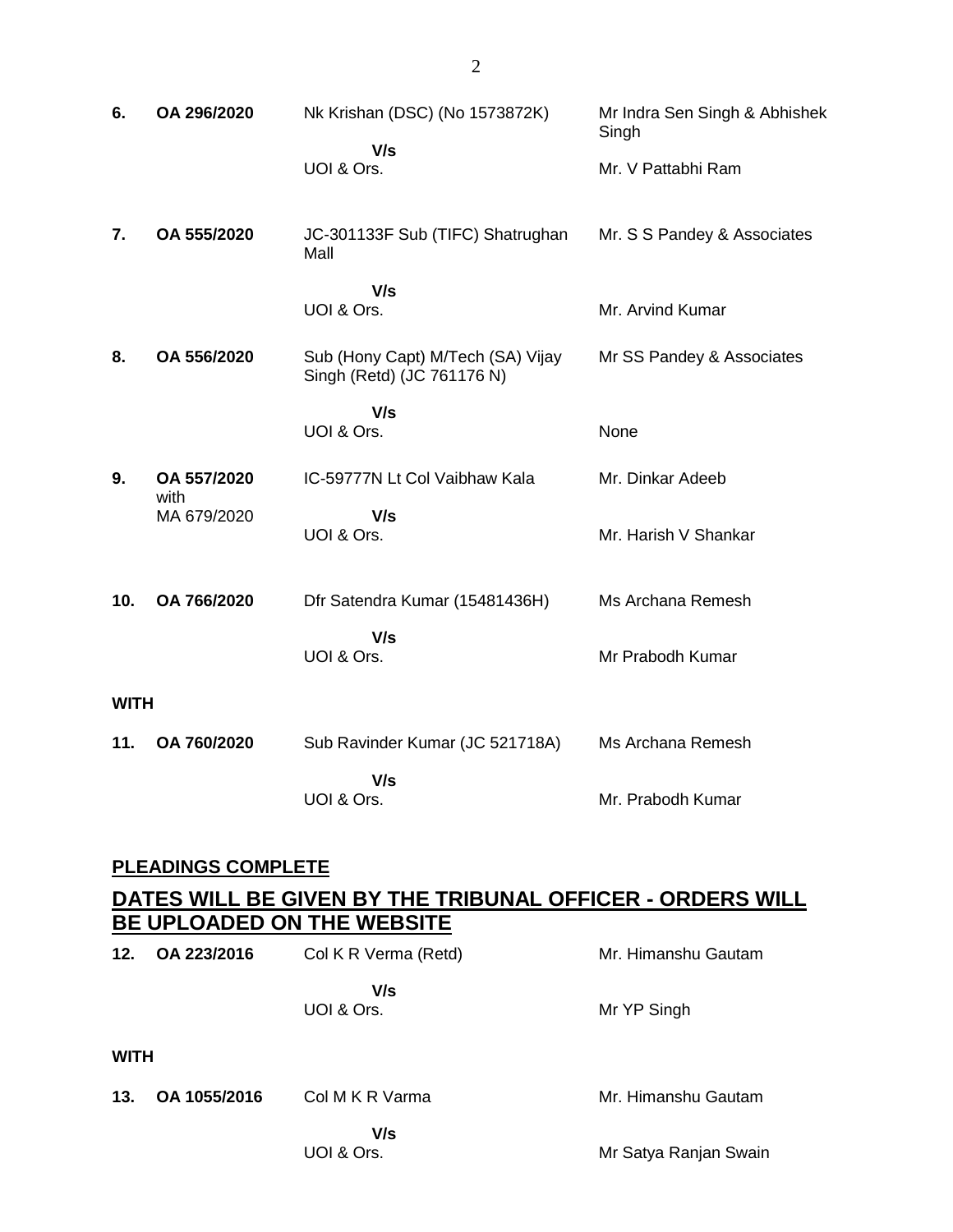| 14.         | OA 1056/2016 | <b>Col Vivek Srivastav</b> | Mr. Himanshu Gautam         |
|-------------|--------------|----------------------------|-----------------------------|
|             |              | V/s<br>UOI & Ors.          | Dr Vijendra Singh Mahndiyan |
| <b>WITH</b> |              |                            |                             |
| 15.         | OA 1135/2016 | Lt Col. Anjani Kumar Singh | Mr. Himanshu Gautam         |
|             |              | V/s<br>UOI & Ors.          | Ms Barkha Babbar            |
| <b>WITH</b> |              |                            |                             |
| 16.         | OA 1195/2016 | Lt Col. Vishal Sachdev     | Mr. Himanshu Gautam         |
|             |              | V/s<br>UOI & Ors.          | Ms Jyotsana Kaushik         |
| <b>WITH</b> |              |                            |                             |
| 17.         | OA 1592/2016 | Lt Col Om Prakash Chauhan  | Mr. Himanshu Gautam         |
|             |              | V/s<br>UOI & Ors.          | Mr Harish V Shankar         |
| <b>WITH</b> |              |                            |                             |
| 18.         | OA 1593/2016 | <b>Col Narinder Singh</b>  | Mr Himanshu Gautam          |
|             |              | V/s<br>UOI & Ors.          | Mr Shyam Narayan            |
| <b>WITH</b> |              |                            |                             |
| 19.         | OA 1600/2016 | Col R K Chibber            | Mr. Himanshu Gautam         |
|             |              | V/s<br>UOI & Ors.          | Mr Harish V Shankar         |
| <b>WITH</b> |              |                            |                             |
| 20.         | OA 379/2016  | Lt Col Gyandera Pandey     | Mr. Himanshu Gautam         |
|             |              | V/s<br>UOI & Ors.          | Mr Prabodh Kumar            |

**WITH**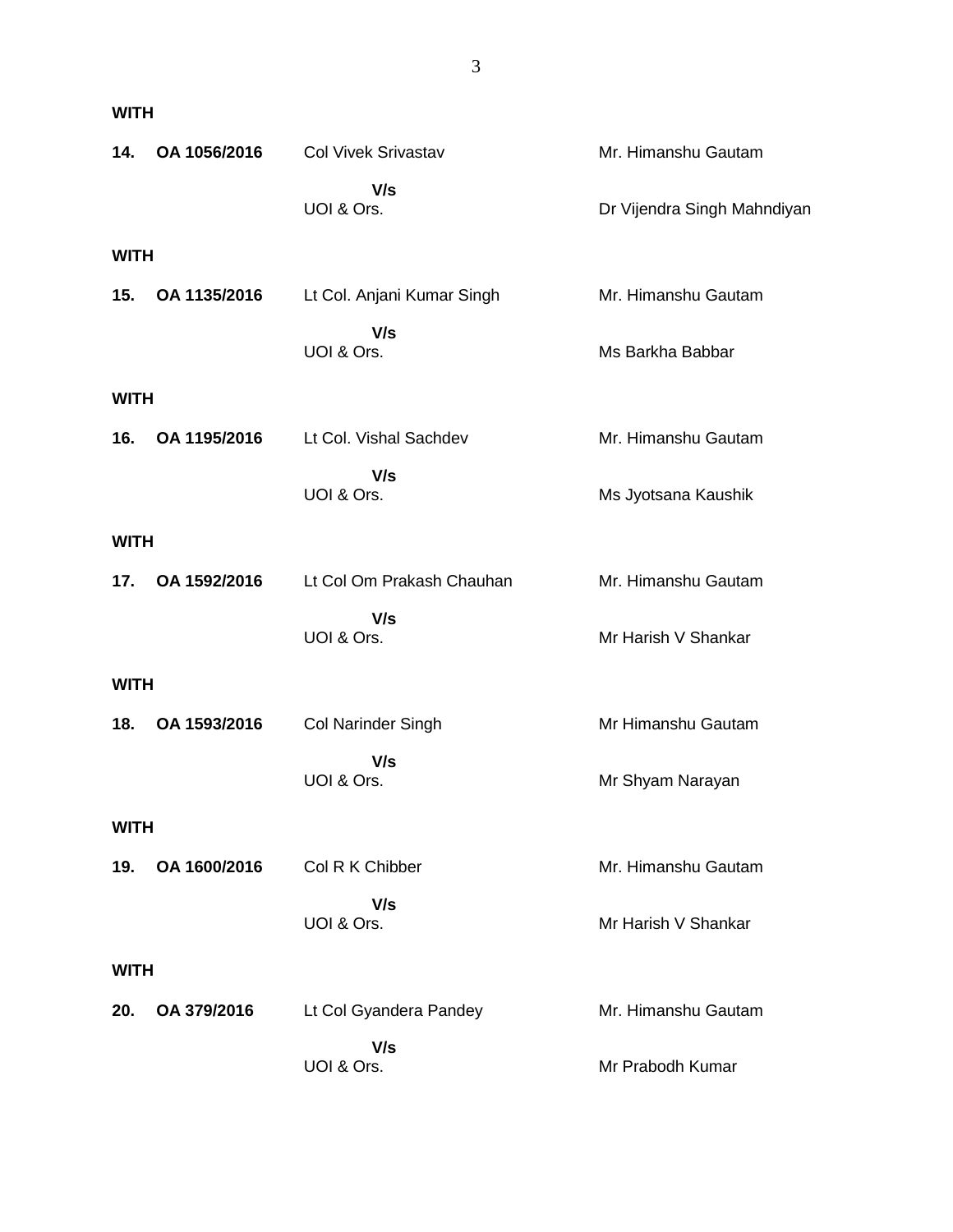| <b>WITH</b> |                                    |                                                           |                                      |
|-------------|------------------------------------|-----------------------------------------------------------|--------------------------------------|
| 21.         | OA 1955/2017                       | Col (Retd) V P Singh (IC-43965L)                          | Mr. Himanshu Gautam                  |
|             |                                    | V/s<br>UOI & Ors.                                         | Mr VS Tomar                          |
| <b>WITH</b> |                                    |                                                           |                                      |
| 22.         | OA 1956/2017                       | Lt Col J S Rana (IC-41313L)                               | Mr. Himanshu Gautam                  |
|             |                                    | V/s<br>UOI & Ors.                                         | Mr V Pattabhi Ram                    |
| <b>WITH</b> |                                    |                                                           |                                      |
| 23.         | OA 2083/2017                       | Col (Retd) Varinder Singh (IC-45024W) Mr. Himanshu Gautam |                                      |
|             |                                    | V/s<br>UOI & Ors.                                         | Mr Satya Ranjan Swain                |
| <b>WITH</b> |                                    |                                                           |                                      |
| 24.         | OA 1937/2017                       | Col (Retd) J S Dalal (IC-42932N)                          | Mr. Himanshu Gautam                  |
|             |                                    | V/s<br>UOI & Ors.                                         | Mr. Arvind Patel                     |
| <b>WITH</b> |                                    |                                                           |                                      |
| 25.         | OA 798/2018                        | IC-42148A Col (Retd.) Balvinder Singh Mr. Himanshu Gautam |                                      |
|             |                                    | V/s<br>UOI & Ors.                                         | Mr. A. K. Gautam                     |
| 26.         | OA 1001/2018                       | 52393-Z Lt Cdr (IN) Ashish                                | Mr. S S Pandey & Associates          |
|             | with<br>MA 488/2019 &<br>1320/2019 | V/s<br>UOI & Ors.                                         | Mr. Harish V Shankar                 |
| 27.         | OA 1965/2018                       | Lt Col Pramod Solanki (MS-14942F)                         | Mr Nikhil Palli and Pranav<br>Chadha |
|             |                                    | V/s<br>UOI & Ors.                                         | Dr Vijendra Singh Mahndiyan          |
| 28.         | OA 1966/2018                       | Lt Col Sanjeev Kumar Katara (MS-<br>15206P)               | Mr Nikhil Palli and Pranav<br>Chadha |
|             |                                    | V/s<br>UOI & Ors.                                         | Mr Karan Singh Bhati, Sr CGSC        |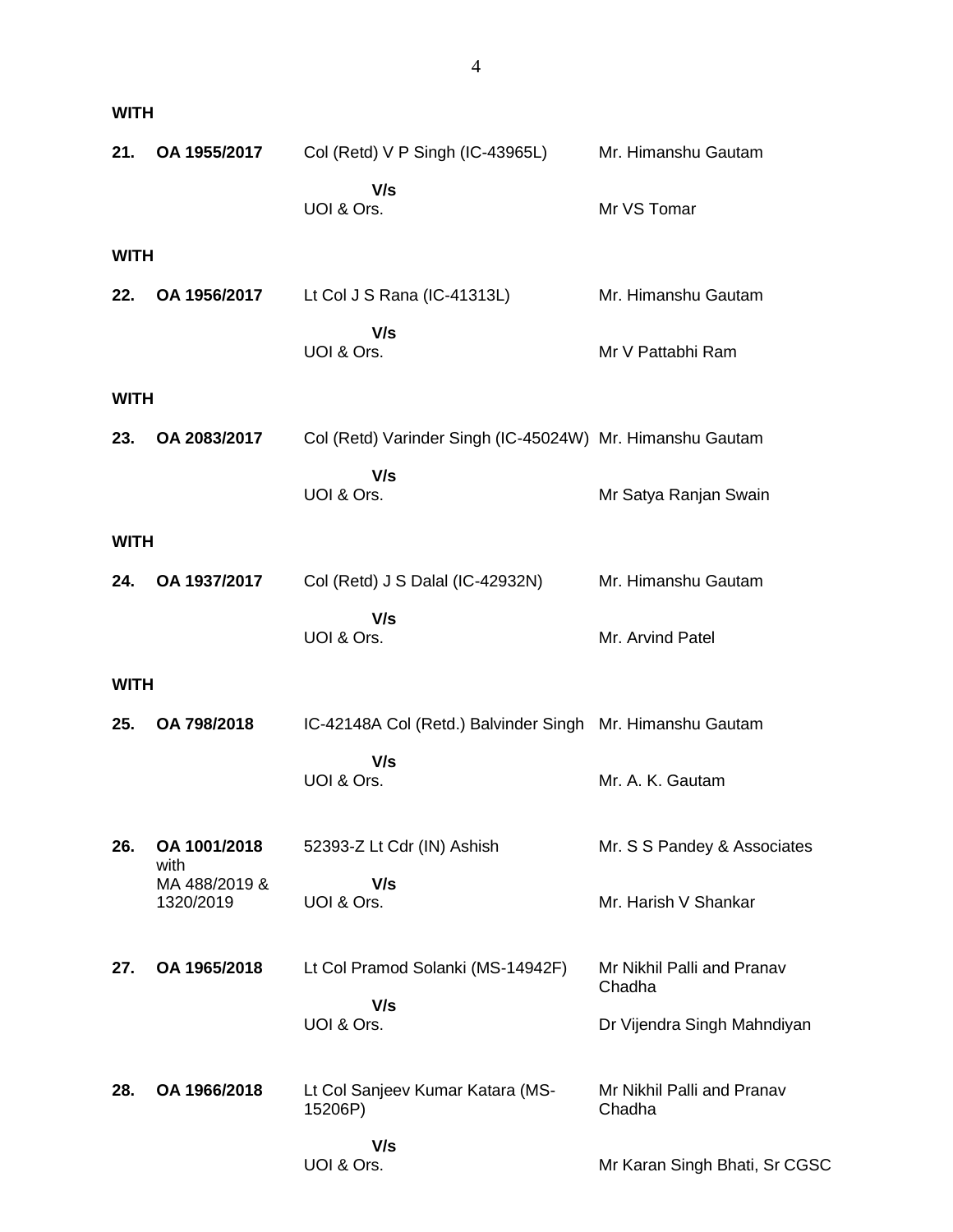| 29. | OA 1967/2018               | Lt Col SK Agarwal (MS14922N)<br>V/s                                          | Mr Nikhil Palli and Pranav<br>Chadha                 |
|-----|----------------------------|------------------------------------------------------------------------------|------------------------------------------------------|
|     |                            | UOI & Ors.                                                                   | Mr VS Tomar                                          |
| 30. | OA 723/2019                | Sub (TIFC) Ramamurthy Reddy Gudla Mr SS Pandey & Associates<br>(JC 299937 P) |                                                      |
|     |                            | V/s<br>UOI & Ors.                                                            | Mr. V S Tomar                                        |
| 31. | OA 914/2019<br>with        | Maj Kasi Vishwanath (MS 17654 A)                                             | Mr Nikhil Palli & Pranav Chadha                      |
|     | MA 1561/2019 &<br>273/2020 | V/s<br>UOI & Ors.                                                            | Mr Rajeev Kumar for R 1-4,<br>None for R 5-8         |
| 32. | OA 995/2019                | Lt Col Ajay Kumar Pundkar (IC 59465<br>X)                                    | Mr Indra Sen Singh & Abhishek<br>Singh               |
|     |                            | V/s<br>UOI & Ors.                                                            | Mr. Tarunvir Singh Khehar for R<br>1-3, None for R-4 |
| 33. | OA 14/2020                 | No 4192357F Sep(/DSC GD) Virendra Mr Manoj Kr Gupta<br>Singh                 |                                                      |
|     |                            | V/s<br>UOI & Ors.                                                            | Mr. S D Windlesh                                     |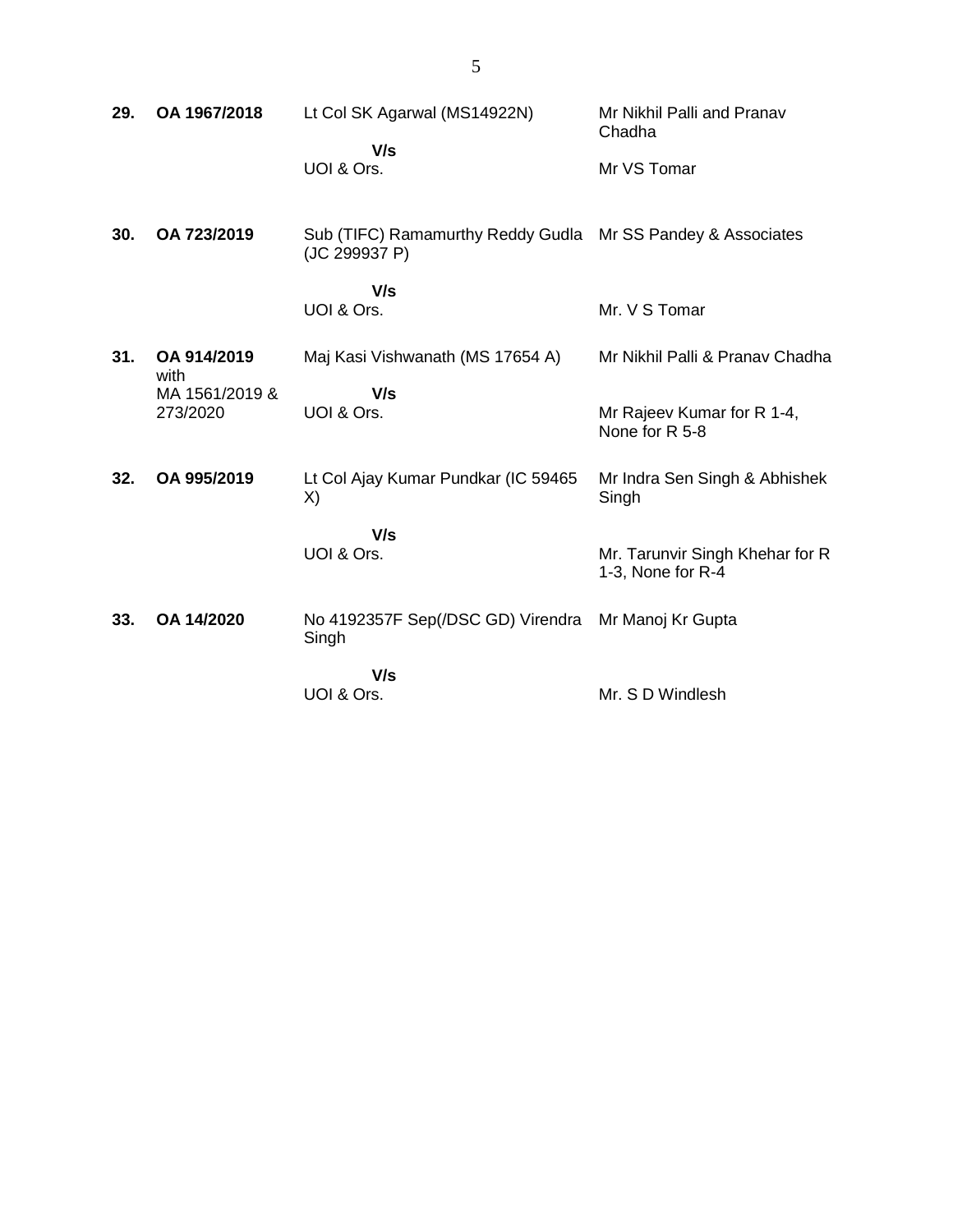# **ARMED FORCES TRIBUNAL, PRINCIPAL BENCH, NEW DELHI LIST OF BUSINESS**

**Date: 11-08-2020**

**Timing: 10:30 AM to 01.00 PM & 02.00 PM to 04.30 PM**

## **COURT No. 2 (Ground Floor)**

#### **CORAM:**

#### **HON'BLE MS. JUSTICE SUNITA GUPTA HON'BLE LT. GEN. PHILIP CAMPOSE**

|    | S. No. Case No.                      | <b>Parties Name</b>                                                                                       | <b>Advocate for Petitioner /</b><br><b>Respondents</b> |
|----|--------------------------------------|-----------------------------------------------------------------------------------------------------------|--------------------------------------------------------|
|    | <b>ADMISSION MATTERS</b>             |                                                                                                           |                                                        |
| 1. | OA 960/2019<br>with<br>MA 1618/2019  | Lt Cdr Romeo Sharma (51874-W)<br>(Retd.)                                                                  | Mr. Sukhjinder Singh                                   |
|    |                                      | V/s                                                                                                       |                                                        |
|    |                                      | UOI & Ors.                                                                                                | Mr. Neeraj, Sr. CGSC                                   |
| 2. | OA 1097/2019                         | No. 2948082-N Nb Sub Babu Singh<br>(Since Deceased) (Represented Thru<br>his wife Smt. Vimla Devi)<br>V/s | Mr. S S Pandey & Associates                            |
|    |                                      | UOI & Ors.                                                                                                | Ms. Suman Chauhan                                      |
| 3. | OA 1130/2019                         | 1097136 Hony Nb Sub Shri Ram<br>(Since Deceased) (Represented<br>through his wife Smt Bhuri Devi)<br>V/s  | Mr. SS Pandey & Associates                             |
|    |                                      | UOI & Ors.                                                                                                | Mr. Arvind Kumar                                       |
| 4. | OA 1453/2019                         | JC-641854M Ex Sub Maj (Hony Capt)<br>Hoshiyar Singh                                                       | Mr. Veerendra Mohan                                    |
|    |                                      | V/s                                                                                                       |                                                        |
|    |                                      | UOI & Ors.                                                                                                | Mr. Satya Ranjan Swain                                 |
| 5. | OA 2295/2019<br>with<br>MA 3202/2019 | Smt Punam Devi Wd/o Nk Rajeev<br>Teotia (No 3198254 H)                                                    | Mr DS Kauntae                                          |
|    |                                      | V/s                                                                                                       |                                                        |
|    |                                      | UOI & Ors.                                                                                                | Ms. Jyotsna Kaushik                                    |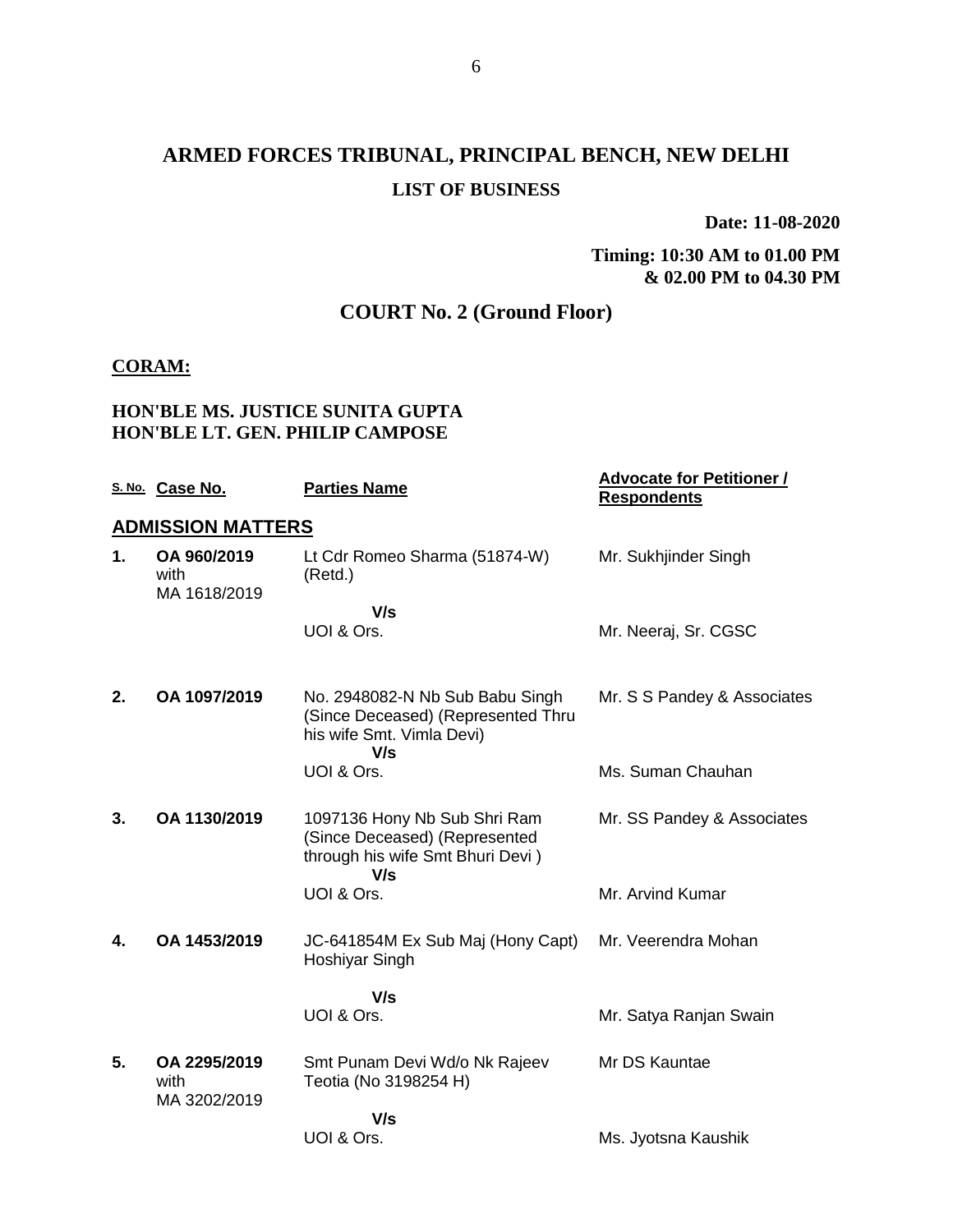| 6.  | OA 2331/2019                         | Ex Sub SKT Satya Prakash Saxena<br>(JC 730305 F)          | Mr Amit Kumar & Associates            |
|-----|--------------------------------------|-----------------------------------------------------------|---------------------------------------|
|     |                                      | V/s<br>UOI & Ors.                                         | Mr Anil Gautam                        |
| 7.  | OA 244/2020<br>with                  | Ex JWO Suresh Kumar (702053-N)                            | Mr. Bharat Singh & Associates         |
|     | MA 282/2020                          | V/s<br>UOI & Ors.                                         | Dr. Vijendra Singh Mahndiyan          |
| 8.  | OA 245/2020<br>with<br>MA 283/2020   | Ex Sgt Praveen Kumar Manchikanti<br>(No 791713R)          | Mr. Bharat Singh & Associates         |
|     |                                      | V/s<br>UOI & Ors.                                         | Mr. Anil Gautam                       |
| 9.  | OA 998/2020<br>with<br>MA 1123/2020  | Ex Sep/GD Shatrudhan Sharma (No<br>14265179-M)            | Mr Ajit Kakkar and Ms Alpana<br>Yadav |
|     |                                      | V/s<br>UOI & Ors.                                         | None                                  |
| 10. | OA 999/2020<br>with                  | Ex Sgt Karamvir (No 741599-T)                             | Mr Ajit Kakkar                        |
|     | MA 1124/2020                         | V/s<br>UOI & Ors.                                         | None                                  |
| 11. | OA 1000/2020<br>with<br>MA 1125/2020 | Wg Cdr Alok Saxena (Retd) (No 23244 Mr. Ajit Kakkar<br>A) |                                       |
|     |                                      | V/s<br>UOI & Ors.                                         | None                                  |
| 12. | OA 1001/2020                         | Nb Sub Dinesh Kumar(JC-472326A)                           | Mr. Udghosh & Ms. Renu<br>Singhal     |
|     |                                      | V/s<br>UOI & Ors.                                         | None                                  |
|     | <b>MA (EXECUTION)</b>                |                                                           |                                       |
| 13. | MA 534/2019<br>ın                    | Hav L Suresh (No.15321134X)                               | Ms. Archana Ramesh                    |
|     | OA 1706/2017                         | V/s<br>UOI & Ors                                          | Mr. K K Tyagi                         |
| 14. | MA 545/2019<br>in.                   | Ex Sep Shevendra Kumar Chauhan                            | Ms Archana Ramesh                     |
|     | OA 591/2018                          | V/s<br>UOI & Ors                                          | Mr. K K Tyagi                         |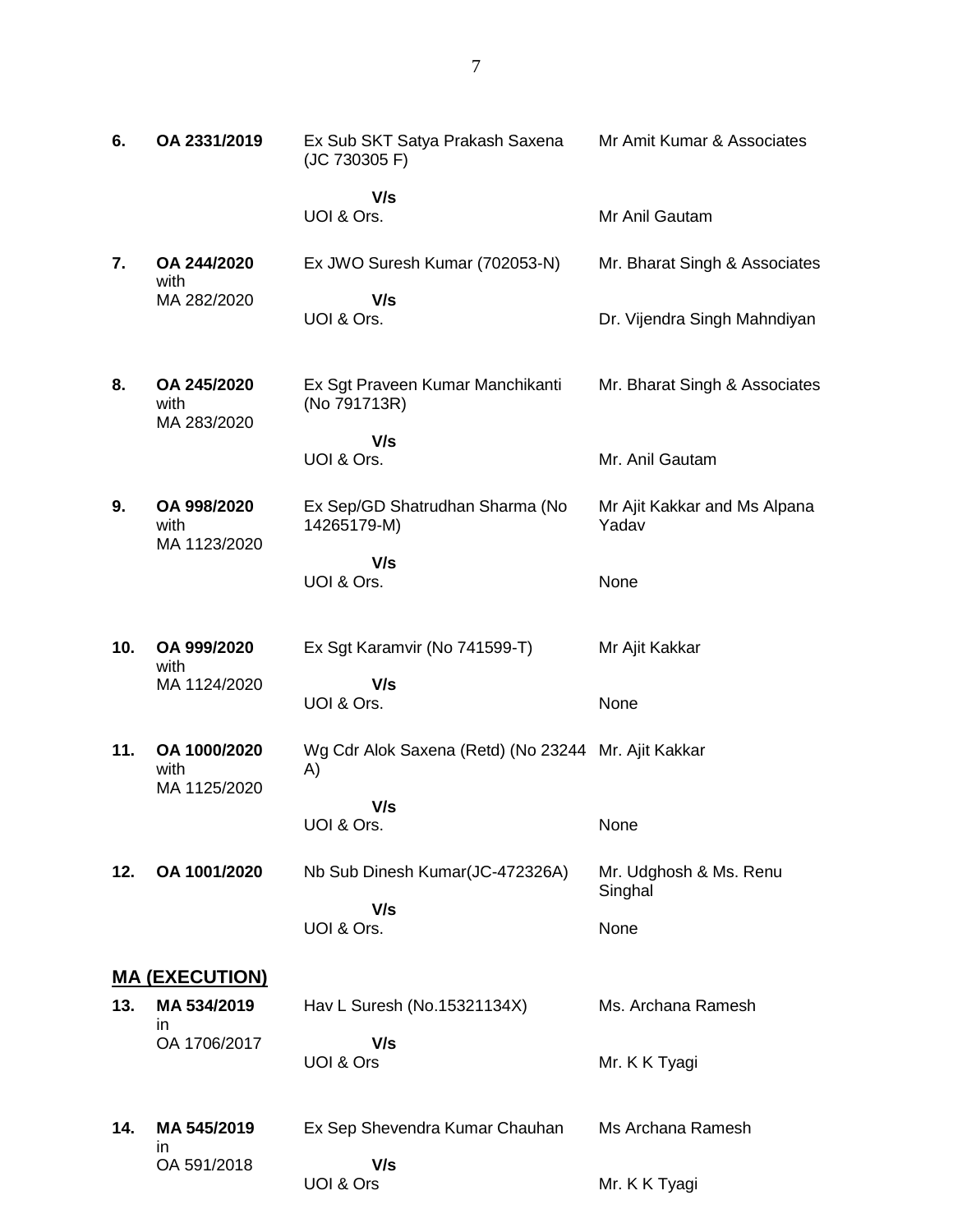| Ex Sg Naresh Kumar Sharma (No | Mr. CK Sharma & Gaurav |
|-------------------------------|------------------------|
| 700556)                       | Sharma                 |
| V/s                           |                        |
| UOI & Ors                     | Mr. Arvind Patel       |

| 16. | MA 801/2020<br>ın<br>OA 1086/2016 | Ex Hav Krishana Kumar Gaurh<br>(4063303H) | Mr. Mohan Kumar & Associates |
|-----|-----------------------------------|-------------------------------------------|------------------------------|
|     |                                   | V/s<br>UOI & Ors.                         | Mr. Avdhesh Kumar Singh      |

#### **MA (Others)**

**15. MA 3147/2019** in

OA 931/2016

| 17.<br>MA 1114/2020 | MWO RK Singh (No 702393 K) | Mr Deepak Bansal                |
|---------------------|----------------------------|---------------------------------|
| OA 147/2020         | V/s<br>UOI & Ors.          | Dr Vijendra Singh Mahndiyan for |

R 1-3

#### **RAs**

| 18. | RA 25/2019<br>with | IC-48723M Brig G S Ahluwalia | Mr. S S Pandey & Associates |
|-----|--------------------|------------------------------|-----------------------------|
|     | MA 1716/2019       | V/s                          |                             |
|     | ın                 | UOI & Ors.                   | Mr. Karan Singh Bhati, Sr.  |
|     | OA 440/2015        |                              | CGSC                        |

- **19. RA 48/2019** with MA 1850/2019 in OA 231/2015 Sep Indrapal Singh (No 3189174K)  **V/s** UOI & Ors Ms Archna Ramesh None
- **20. RA 29/2020** UOI & Ors. with MA 1122/2020 in OA 1906/2018 Brig Ratan Kumar (IC-42805Y) Mr. S S Pandey  **V/s** Mr. A K Gautam

#### **PLEADINGS NOT COMPLETE**

| 21. | OA 316/2019<br>with | Sgt Johnson KT (Retd) (No 704962 H) Ms Archana Ramesh |                                                     |
|-----|---------------------|-------------------------------------------------------|-----------------------------------------------------|
|     | MA 848/2019         | V/s                                                   |                                                     |
|     |                     | UOI & Ors.                                            | Mr. V Pattabhi Ram for R 1-4,<br>None for $R$ 5 & 6 |
| 22. | OA 740/2019<br>with | No. 20064-K Gp Capt Shishir Nagalia<br>(Retd.)        | Mr. S S Pandey & Associates                         |
|     | MA 2547/2019        | V/s                                                   |                                                     |
|     |                     | UOI & Ors.                                            | Mr. Prabodh Kumar                                   |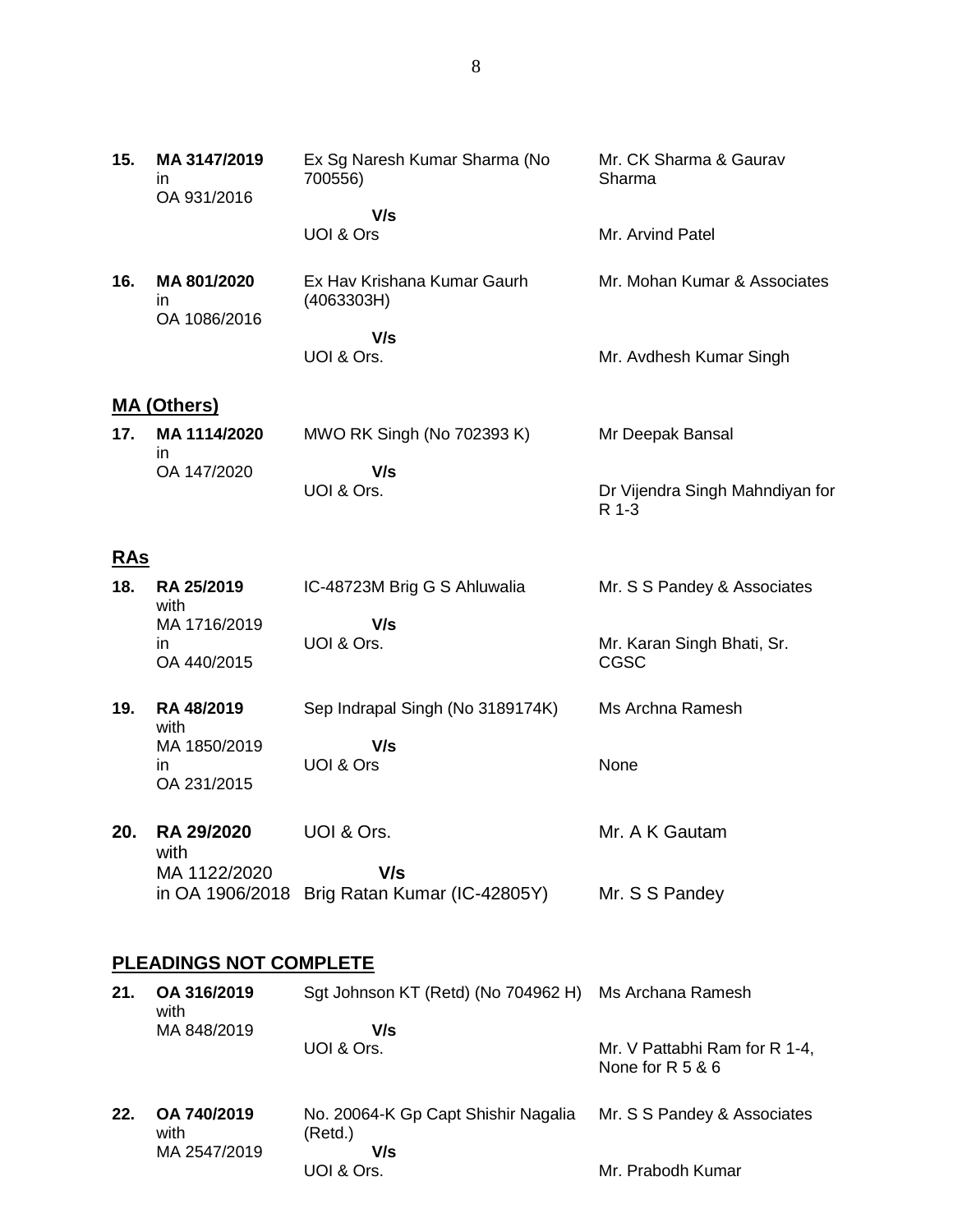| 23. | OA (Appeal)<br>812/2019              | No 9512871H Hav Amit Kumar                                        | Mr. Indra Sen Singh/Abhishek<br>Singh |
|-----|--------------------------------------|-------------------------------------------------------------------|---------------------------------------|
|     | with<br>MA 1440/2019                 | V/s<br>UOI & Ors.                                                 | Mr Ashok Chaitanya                    |
| 24. | OA 1170/2019<br>with                 | Ex LS (RP) Shiv Kumar (No 135523 H) Mr Ved Prakash                |                                       |
|     | MA 1916/2019                         | V/s                                                               |                                       |
|     |                                      | UOI & Ors.                                                        | Mr Ashok Chaitanya                    |
| 25. | OA 1171/2019<br>with<br>MA 1917/2019 | Smt Cuckoo Bhatia W/o Late Lt Col<br>Prem Kumar Bhatia (IC 16884) | Mr Anil Srivastava & Associates       |
|     |                                      | V/s                                                               |                                       |
|     |                                      | UOI & Ors.                                                        | Mr. Satya Ranjan Swain                |
| 26. | OA 1454/2019<br>with                 | Sgt Sanjeev Kumar (No 773711 G)                                   | Mr Ajeet Yadav                        |
|     | MA 993/2020                          | V/s                                                               |                                       |
|     |                                      | UOI & Ors.                                                        | Mr. JS Rawat                          |
| 27. | OA 1707/2019<br>with                 | Ex Rect Sukhvinder (No 3208351W)                                  | Mr Ved Prakash                        |
|     | MA 2641/2019 &                       | V/s                                                               |                                       |
|     | 737/2020                             | UOI & Ors.                                                        | Mr YP Singh                           |

#### **PLEADINGS COMPLETE**

# **DATES WILL BE GIVEN BY THE TRIBUNAL OFFICER - ORDERS WILL BE UPLOADED ON THE WEBSITE**

| 28. | OA 613/2014                          | Santosh Devi                                                                    | Mr SM Dalal                                        |
|-----|--------------------------------------|---------------------------------------------------------------------------------|----------------------------------------------------|
|     |                                      | V/s<br>UOI & Ors.                                                               | Mr V Pattabhi Ram for R 1-4 &<br>R-6, None for R-5 |
| 29. | OA 168/2018<br>with<br>MA 116/2018   | IC-15757A Gp Capt Girish Kumar Johri Mr. Anil Srivastava & Associates<br>(Retd) |                                                    |
|     |                                      | V/s                                                                             |                                                    |
|     |                                      | UOI & Ors.                                                                      | Mr. Rajesh Kumar Das                               |
| 30. | OA 2109/2018<br>with<br>MA 2357/2018 | 15453F Air Vice Marshal Radhy Mohan Mr. VS Kadian<br>Tiwari (Retd)              |                                                    |
|     |                                      | V/s                                                                             |                                                    |
|     |                                      | UOI & Ors.                                                                      | Mr. A K Gautam                                     |
| 31. | OA 277/2019                          | No. 01356-F Cmde MVK Rao (Retd.)                                                | Mr. Indra Sen Singh/Shakti<br>Jaidwal              |
|     |                                      | V/s                                                                             |                                                    |
|     |                                      | UOI & Ors.                                                                      | Mr. Arvind Patel                                   |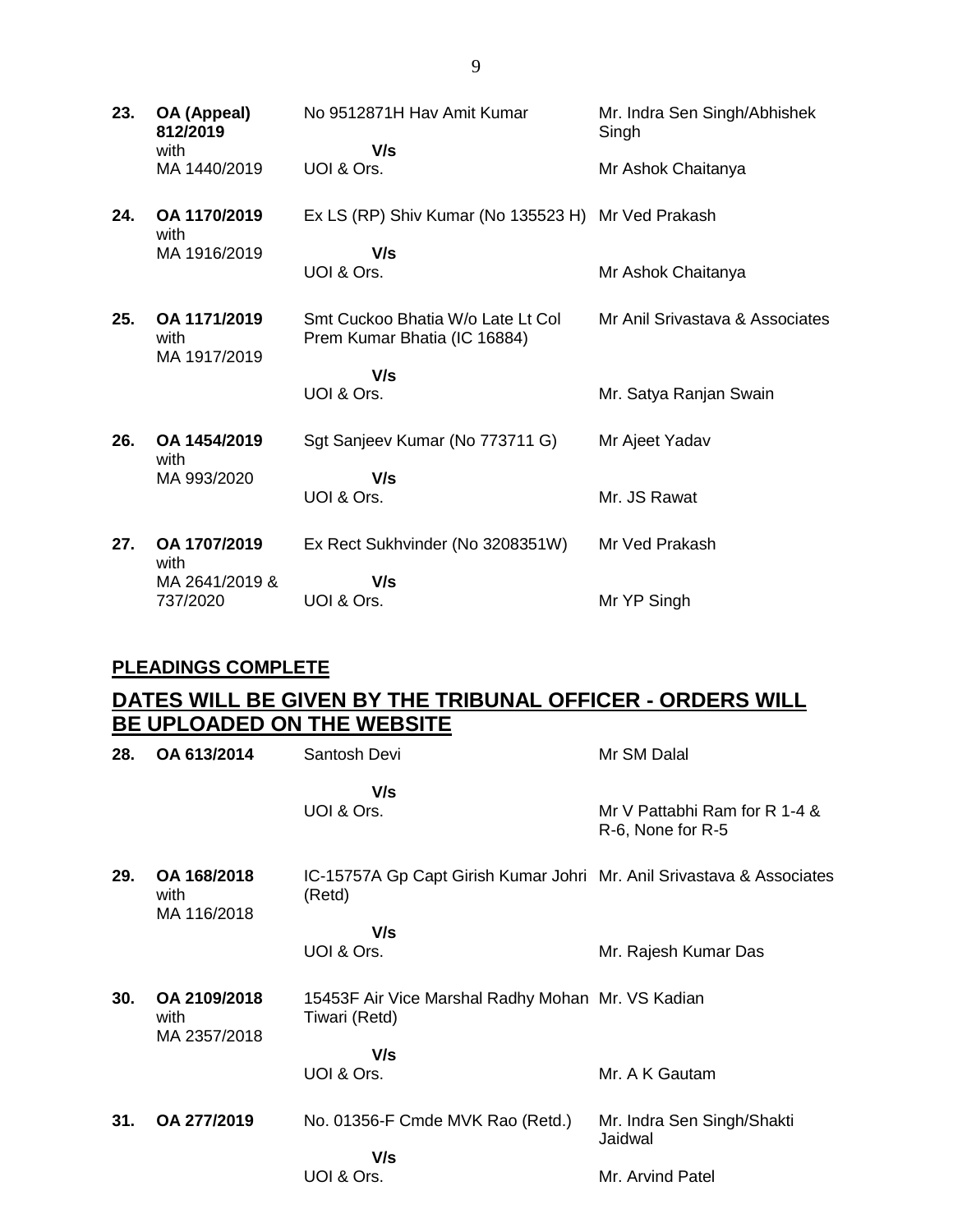| 32. | OA 999/2019<br>with | No. 2696524-A Ex L/Nk Mohd Jabbar        | Mr. Virender Singh Kadian |
|-----|---------------------|------------------------------------------|---------------------------|
|     | MA 1667/2019        | V/s<br>UOI & Ors.                        | Mr. Neeraj, Sr. CGSC      |
| 33. | OA 1726/2019        | Wg Cdr Ashish Dubey (Retd) (NO<br>23280) | Mr. Baljeet Singh         |
|     |                     | V/s<br>UOI & Ors.                        | None                      |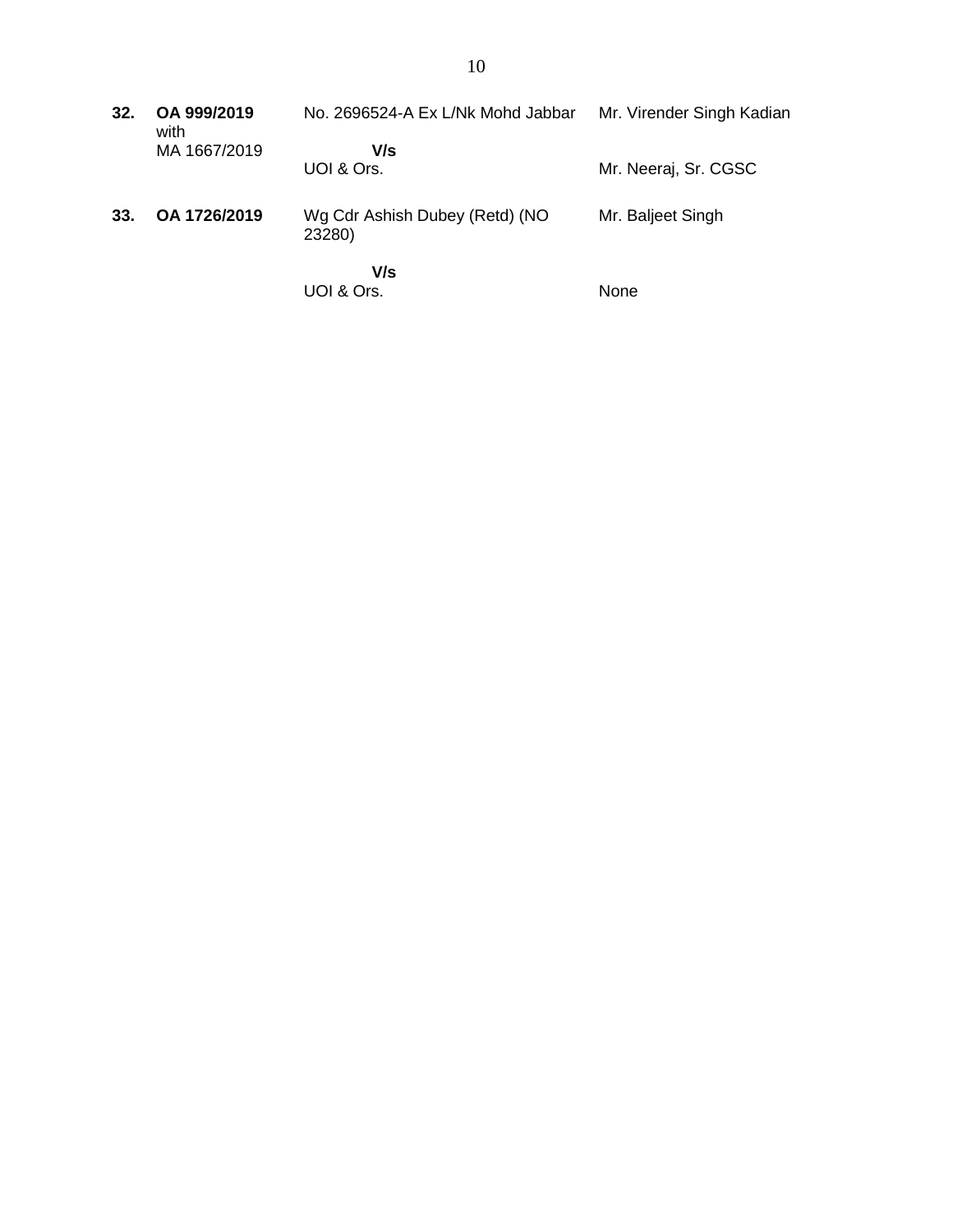# **ARMED FORCES TRIBUNAL, PRINCIPAL BENCH, NEW DELHI LIST OF BUSINESS**

**Date: 11-08-2020**

**Timing: 11:00 AM**

### **PRINCIPAL REGISTRAR COURT**

|    | S. No. Case No.                 | <b>Parties Name</b>                                        | <b>Advocate for Petitioner /</b><br><b>Respondents</b> |
|----|---------------------------------|------------------------------------------------------------|--------------------------------------------------------|
|    | <b>For Appearance/Direction</b> |                                                            |                                                        |
| 1. | OA 1277/2019                    | Lt Col Arun Kant Tripathi (Retd) (IC<br>51878 M)           | Mr Virender Singh Kadian                               |
|    |                                 | V/s<br>UOI & Ors.                                          | Mr. S D Windlesh                                       |
| 2. | OA 1670/2019                    | Gp Capt Khadga Singh Karki (Retd)<br>(No 18008)            | Mr Baljeet Singh                                       |
|    |                                 | V/s<br>UOI & Ors.                                          | Mr. Neeraj, Sr. CGSC                                   |
| 3. | OA 1671/2019                    | Ex Sep (ACP 1) Joginder Singh (No<br>14810805 H)           | Mr US Maurya                                           |
|    |                                 | V/s<br>UOI & Ors.                                          | Mr. Neeraj, Sr. CGSC                                   |
| 4. | OA 1854/2019                    | Ex LS(GW) Kapil Dev Mehta (133008-<br>B)                   | Mr. Ved Prakash                                        |
|    |                                 | V/s<br>UOI & Ors.                                          | Mr. Shyam Narayan                                      |
| 5. | OA 1864/2019                    | Ex Nk Surender Singh (No 2883710 F)                        | Mr Virender Singh Kadian                               |
|    |                                 | V/s<br>UOI & Ors.                                          | Mr. Prabodh Kumar                                      |
| 6. | OA 1866/2019                    | No. 627225-N MWO (HFO) Suresh Pal Mr. O S Punia<br>(Retd.) |                                                        |
|    |                                 | V/s<br>UOI & Ors.                                          | Mr. D K Sabat                                          |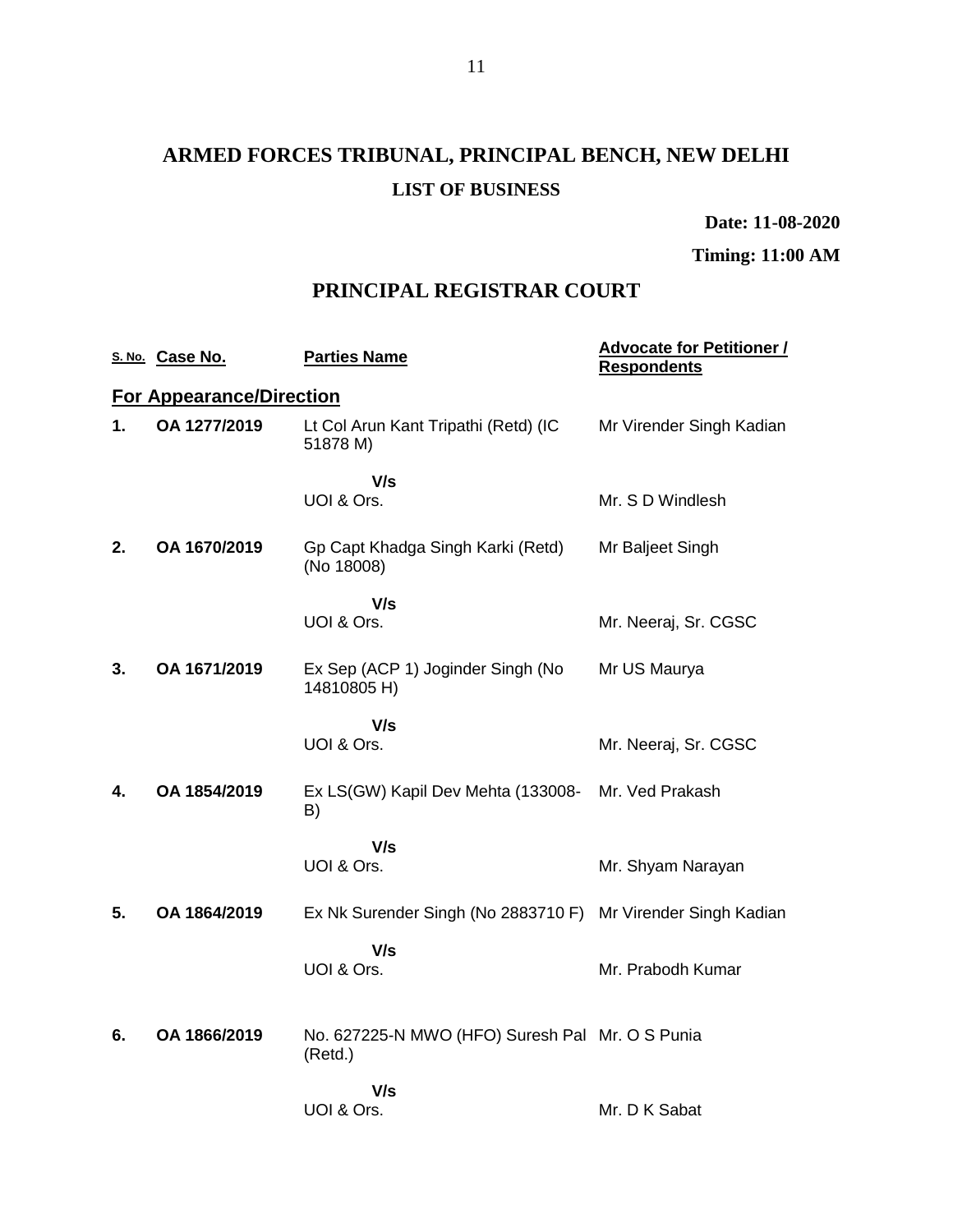| 7.  | OA 1867/2019                         | Ex AC (U/T) Mukesh Mali (8995230)                                                    | Mr. Baljeet Singh                      |
|-----|--------------------------------------|--------------------------------------------------------------------------------------|----------------------------------------|
|     |                                      | V/s<br>UOI & Ors.                                                                    | Mr. Prabodh Kumar                      |
| 8.  | OA 1868/2019                         | Ex JWO Surinder Singh (726365)                                                       | Mr. Baljeet Singh & Deepika<br>Sheoran |
|     |                                      | V/s<br>UOI & Ors.                                                                    | Mr. Arvind Patel                       |
| 9.  | OA 1869/2019<br>with<br>MA 2732/2019 | No. 7119326 Ex Sep Suresh Kumar<br>Sharma                                            | Mr. Virender Singh Kadian              |
|     |                                      | V/s<br>UOI & Ors.                                                                    | Mr. Arvind Kumar                       |
| 10. | OA 1870/2019<br>with<br>MA 2733/2019 | Ex MWO (HFO) Shyamal Kanti De (<br>No 636661)                                        | Mr. Deepika Sheoran                    |
|     |                                      | V/s<br>UOI & Ors.                                                                    | Mr. Harish V Shankar                   |
| 11. | OA 2092/2019                         | Ex NC(E) MA Ramesh (NO 820338)                                                       | Mr Baljeet Singh                       |
|     |                                      | V/s<br>UOI & Ors.                                                                    | Mr. Y P Singh                          |
| 12. | OA 2102/2019<br>with                 | JC-763112F Sub Rajeev G                                                              | Mr. S S Pandey & Associates            |
|     | MA 1089/2020                         | V/s<br>UOI & Ors.                                                                    | Ms. Jyotsna Kaushik                    |
| 13. | OA 2109/2019                         | Ex L LOG (STD) Brijesh Kumar<br>$(156529-Z)$                                         | Mr. Ved Prakash                        |
|     |                                      | V/s<br>UOI & Ors.                                                                    | None                                   |
| 14. | OA 2140/2019<br>with                 | Sgt Pawan Kumar (903738-A)                                                           | Mr. Ajit Kakkar                        |
|     | MA 1083/2020                         | V/s<br>UOI & Ors.                                                                    | Ms. Jyotsna Kaushik                    |
| 15. | OA 2141/2019<br>with<br>MA 3015/2019 | Ex Hav (Opr) Subhas Chandar Nai (No Mr. AK Trivedi & Associates<br>14394708L)<br>V/s |                                        |
|     |                                      | UOI & Ors.                                                                           | Mr. Avdhesh Kumar Singh                |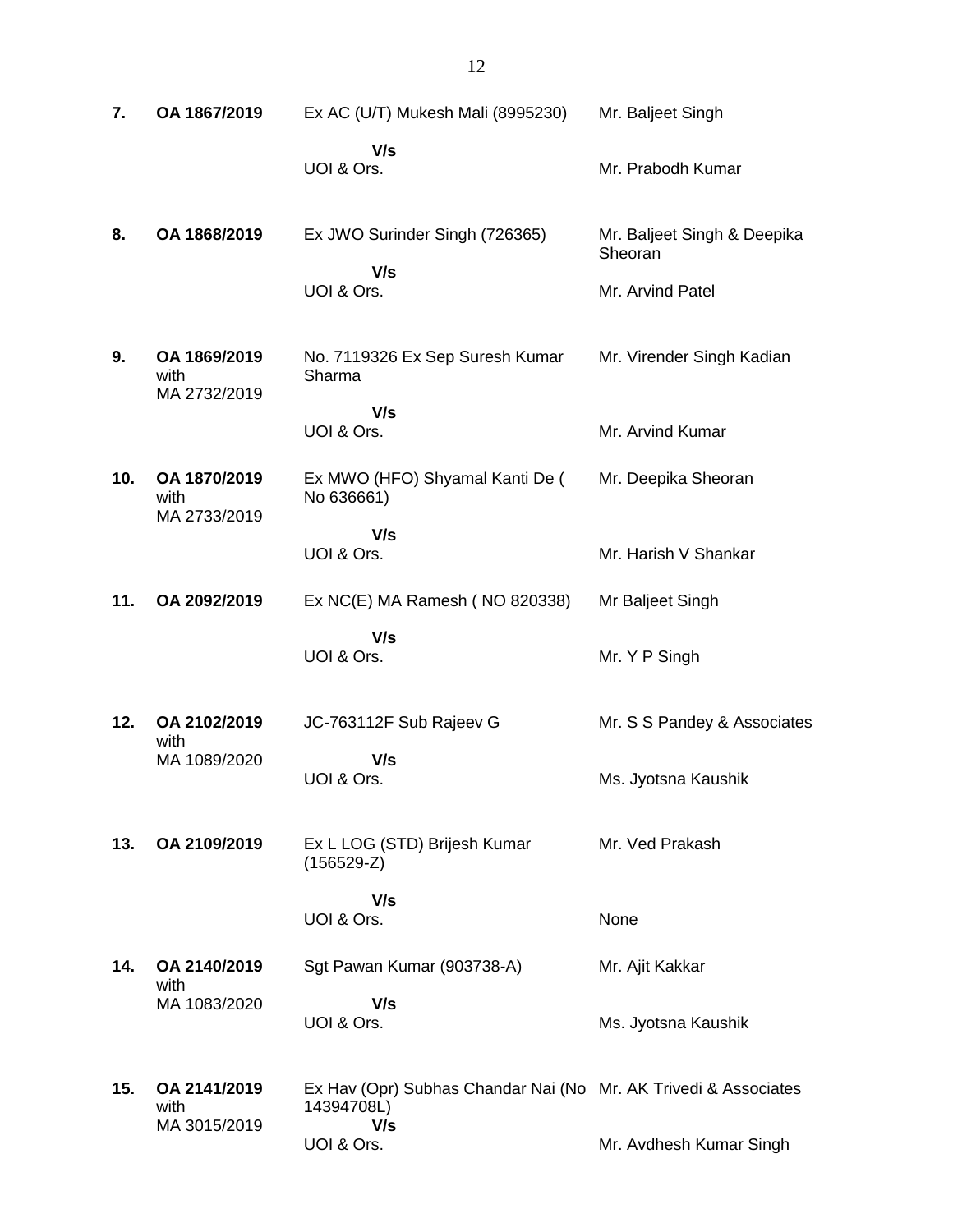| 16. | OA 2355/2019                         | Ex Rfn Mukesh Kumar (No 16012821<br>K)                           | Mr Virender Singh Kadian                   |
|-----|--------------------------------------|------------------------------------------------------------------|--------------------------------------------|
|     |                                      | V/s<br>UOI & Ors.                                                | M. Karan Singh Bhati, Sr. CGSC             |
| 17. | OA 2356/2019<br>with<br>MA 3261/2019 | Ex WO Ram Vinay Vatsa (No<br>666667A)                            | Mr. Praveen Kumar                          |
|     |                                      | V/s<br>UOI & Ors.                                                | Mr. J S Yadav                              |
| 18. | OA 2357/2019<br>with<br>MA 3262/2019 | Ex Sigmn Rajinder Singh (No<br>14204478)                         | Mr Ved Prakash                             |
|     |                                      | V/s<br>UOI & Ors.                                                | Mr. Avdhesh Kumar Singh                    |
| 19. | OA 2358/2019<br>with<br>MA 3263/2019 | Ex Rect Phadatare Suhas Shankar (No Mr Ved Prakash<br>2816674P)  |                                            |
|     |                                      | V/s<br>UOI & Ors.                                                | Mr. K K Tyagi                              |
| 20. | OA 2361/2019                         | Gp Capt Alok Goel (Retd)(No 18605 G) Mr Pushpendra Kumar Dhaka   |                                            |
|     |                                      | V/s<br>UOI & Ors.                                                | Mr. Shyam Narayan                          |
| 21. | OA 2379/2019                         | Hav Benche Lal (15132333-F)                                      | Mr. Ajit Kakkar & Associates               |
|     |                                      | V/s<br>UOI & Ors.                                                | Mr. Shyam Narayan                          |
| 22. | OA 408/2020                          | Ex Gnr Vinod Kumar (No 15122477 W) Mr SM Dalal                   |                                            |
|     |                                      | V/s<br>UOI & Ors.                                                | Mr. Rajesh Kumar Das                       |
| 23. | OA 512/2020                          | JWO Pradeep Kumar Tiwari (Retd) (No Mr Manoj Kr Gupta<br>626873) |                                            |
|     |                                      | V/s<br>UOI & Ors.                                                | Mr. Avdhesh Kumar Singh                    |
| 24. | OA 513/2020                          | Ex JWO Shiv Shankar Singh (684435)                               | Mr. Baljeet Singh & Ms. Deepika<br>Sheoran |
|     |                                      | V/s<br>UOI & Ors.                                                | Mr JS Rawat                                |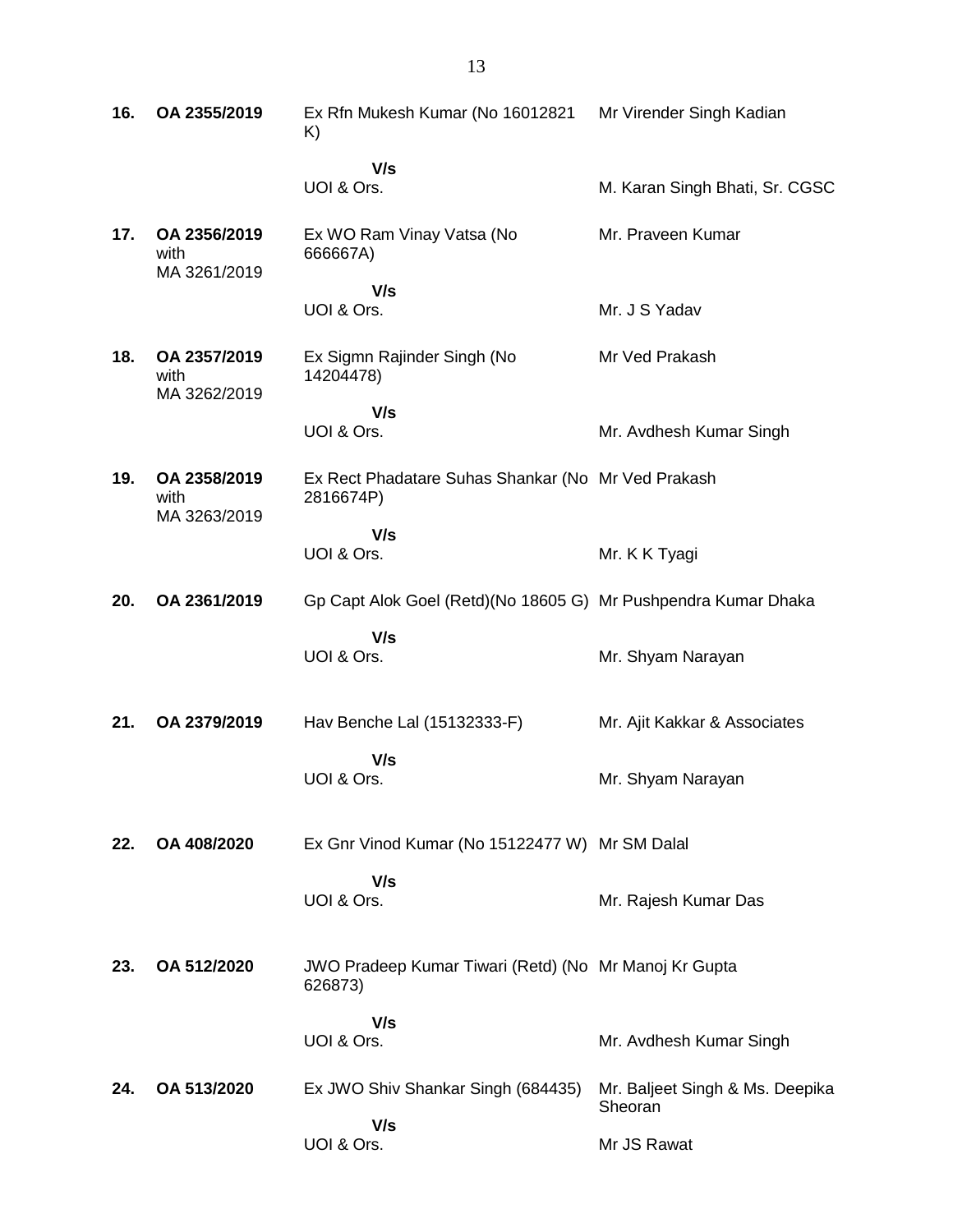| 25. | OA 548/2020<br>with<br>MA 671/2020 | JWO Sunil Kumar (Retd) (No 768581<br>H)              | Mr Manoj Kr Gupta                                   |
|-----|------------------------------------|------------------------------------------------------|-----------------------------------------------------|
|     |                                    | V/s<br>UOI & Ors.                                    | Mr Neeraj, Sr CGSC                                  |
| 26. | OA 702/2020<br>with<br>MA 832/2020 | IC 33352X Lt Col Rajinder Prasad<br>(Retd)           | Mr. Ajay Bhalla                                     |
|     |                                    | V/s<br>UOI & Ors.                                    | Mr. Neeraj, Sr. CGSC                                |
| 27. | OA 703/2020<br>with<br>MA 833/2020 | Wg Cdr Kunal Kumra (Retd) (27958H)<br>F(P)           | Mr Ajit Kakkar, Ms Madhuri Koli<br>and Alpana Yadav |
|     |                                    | V/s<br>UOI & Ors.                                    | Mr. Anil Gautam                                     |
| 28. | OA (Appeal)<br>704/2020            | IC 73354L Maj Manish Kumar                           | Ms. Neela Gokhale                                   |
|     | with<br>MA 834/2020                | V/s<br>UOI & Ors.                                    | Mr Karan Singh Bhati, Sr. CGSC                      |
| 29. | OA 705/2020<br>with                | 13662091-P Ex GDSM Pat Ram                           | Mr. Virender Singh Kadian                           |
|     | MA 835/2020                        | V/s<br>UOI & Ors.                                    | Mr. J S Rawat                                       |
| 30. | OA 706/2020                        | 14542423N Ex Nk Madan Singh                          | Mr. V S Kadian                                      |
|     |                                    | V/s<br>UOI & Ors.                                    | Mr. Avdhesh Kumar Singh                             |
| 31. | OA 707/2020                        | 14270310H Ex Hony Nb Sub Ram<br><b>Bihari Thakur</b> | Mr Virender Singh Kadian                            |
|     |                                    | V/s<br>UOI & Ors.                                    | Dr. Vijendra Singh Mahndiyan                        |
| 32. | OA 708/2020                        | 16014914X Ex Rfn Sudhanshu                           | Mr. Virender Singh Kadian                           |
|     |                                    | V/s<br>UOI & Ors.                                    | Mr. Satya Narayan Swain                             |
| 33. | OA 709/2020<br>with<br>MA 844/2020 | No. 13802584 Ex Sep Jagdish<br>Prashad (Retd).       | Mr. SS Pandey & Associates                          |
|     |                                    | V/s<br>UOI & Ors.                                    | Mr V Pattabhi Ram                                   |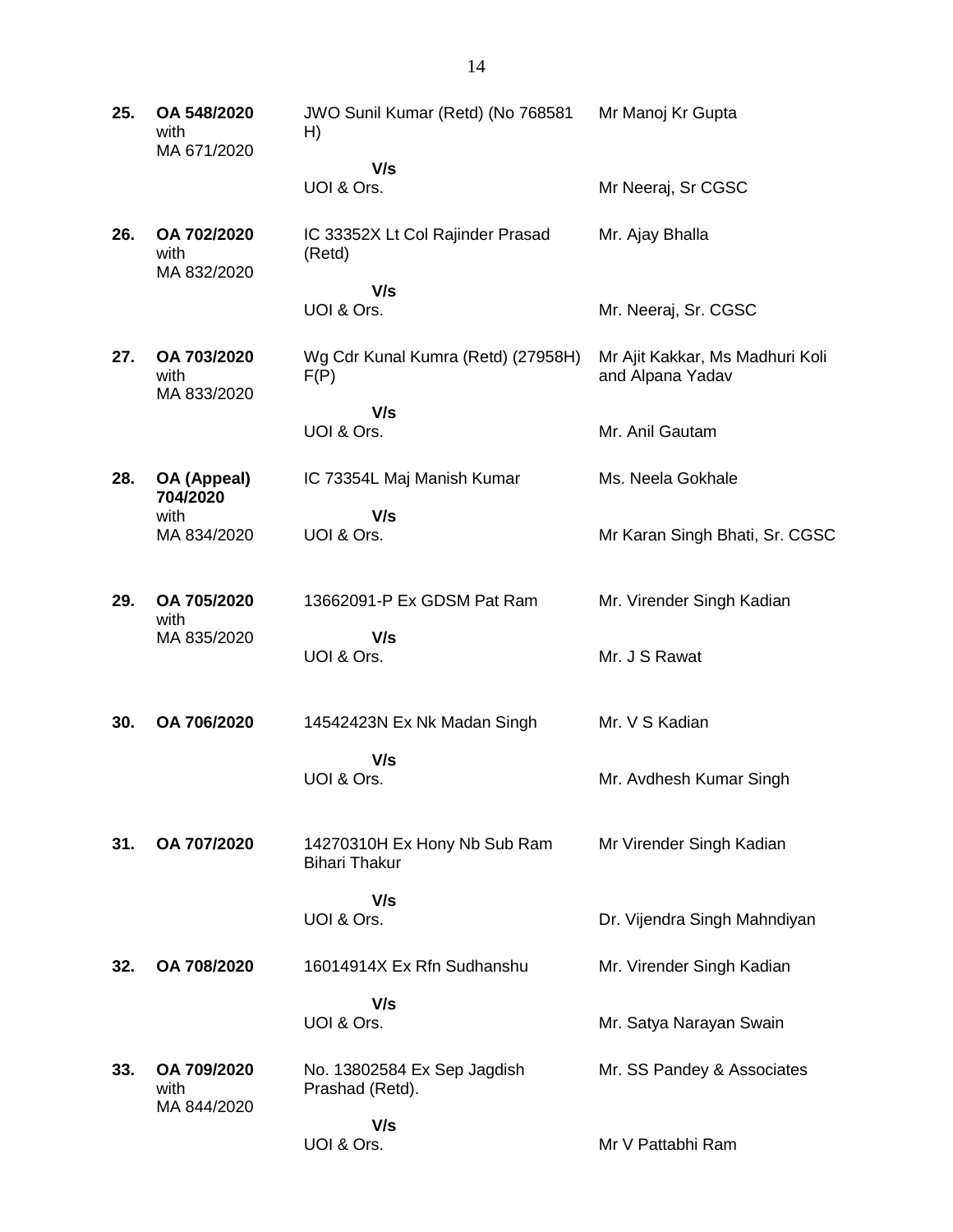**34. OA 710/2020** with MA 845/2020 Ex Hav Dipak Rajkhowa (6392552-P) Mr. Ved Prakash  **V/s** UOI & Ors. Mr SD Windlesh **35. OA 711/2020** Ex L Com (TAC) Sushanta Nayan Nath Mr. Ved Prakash (139773T)  **V/s** UOI & Ors. Mr Rajiv Kumar **36. OA 712/2020** with MA 846/2020 No. 122190-F Ex LS Y Bansal  **V/s** UOI & Ors. Mr. JP Sharma & Associates Mr V Pattabhi Ram **37. OA 717/2020** with MA 848/2020 Ex L/Nk Kailash Chandra Sohlet (3196498X)  **V/s** UOI & Ors. Mr Mohan Kumar & Associates Mr. S D Windlesh **38. OA 718/2020** Smt Sumitra Devi W/o 15817051X Late Mr. JP Sharma & Associate Nk Vijay Singh  **V/s** UOI & Ors. Mr. Prabodh Kumar **39. OA 751/2020** with MA 884/2020 16012963F Ex L/ Nk Laxman Ram  **V/s** UOI & Ors. Mr Virender Singh Kadian Mr. Neeraj, Sr. CGSC **40. OA 752/2020** with MA 885/2020 776789-L Ex Sgt Raghawendra Singh  **V/s** UOI & Ors. Mr. Virender Singh Kadian Mr. J S Rawat **41. OA 753/2020** with MA 886/2020 691777A Ex Sgt Ved Prakash Sharma Mr. Virender Singh Kadian  **V/s** UOI & Ors. Mr. K K Tyagi **42. OA 754/2020** with MA 887/2020 648612-K Ex HFO Pranay Kumar Das Mr. Virender Singh Kadian  **V/s** UOI & Ors. Mr. K K Tyagi